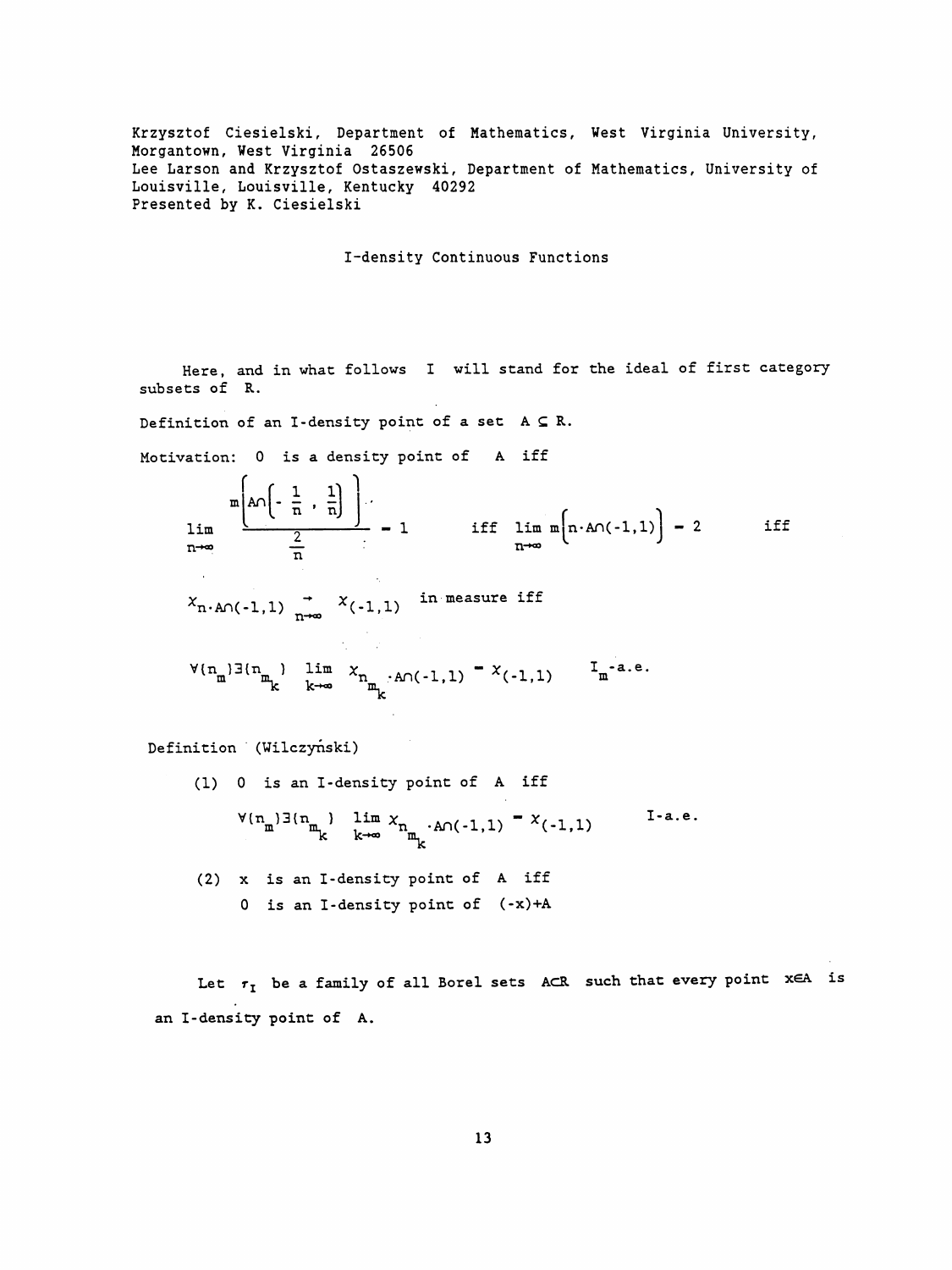Fact 1.  $r_I$  is a topology on R.

Def. (1)  $\tau_{\text{t}}$  is called I-density topology on R.

 (2) A function f:R-\*R is said to be I-density continuous if it is continuous when domain and range are equipped with I-density topology, i.e. , when  $f: (R, r_I) \rightarrow (R, r_I)$  is continuous.

Remark. Unfortunately  $(R, \tau_1)$  is not regular. To correct this another definition has been introduced.

 Def. X is a deep I-density point of AcR provided there exists a closed set PcA such that x is on I-density point of P.

Similarly as before we define a deep I-density topology  $r_{dI}$  and deep I-density continuous functions (as continuous  $f: (R, \tau_{dI}) \rightarrow (R, \tau_{dI}) )$ .

Fact A.  $(R, r_{dI})$  is completely regular.

Fact B. A homeomorphism  $h:R\rightarrow R$  ( or  $h:(a,b)\rightarrow(c,d)$ ) is I-density continuous iff it is deep I-density continuous.

Fact C. Ordinary topology  $\subset \tau_{dI} \subset \tau_I$ , ordinary topology  $\sigma$  density topology but density topology  $\sigma_{r}$ ,  $\sigma_{dI} \subset \sigma$  density topology.

Results :

Theorem 0. If  $h:R\rightarrow R$  and  $h^{-1}$  satisfy a local Lipschitz condition then h and  $h^{-1}$  are I-density continuous.

Theorem 1. Analytic functions are I-density continuous.

Example 1. There is a  $C^{\infty}$  homeomorphism that is not I-density continuous. Example 2. There is a convex function on R that is not I-density continuous. Corollary 1. There is a density continuous homeomorphism that is not I-density continuous .

Theorem 2. If f is I-density continuous then f is Baire  $*1$ , i.e., for every perfect set P there is a portion  $Q = P \cap (a, b) \neq \emptyset$  such that  $f | Q$  is continuous in the ordinary sense.

14